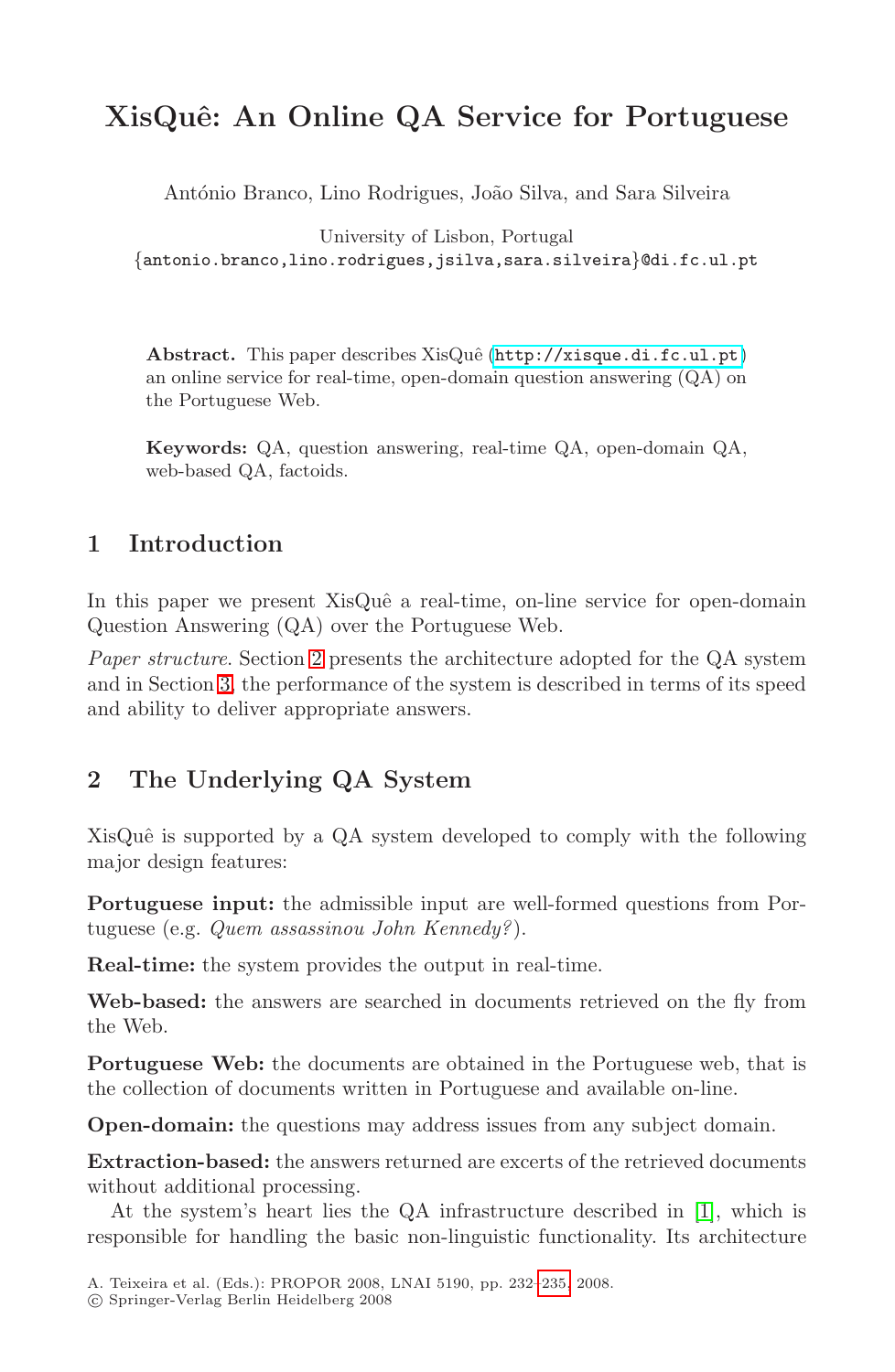follows what has become a quite standard configuration that has been explored and perfected in similar QA systems for other natural languages [2]:

**Question Processing.** This phase involves three tasks: (i) detection of the expected semantic type of the admissible answers; (ii) gathering of relevant keywords; (iii) extraction of the main verb and major supporting NP of the input question.

**Document Retrieval.** In this phase, the system acts as a client of search engines (viz. Ask, Google, MSN Live and Yahoo!), submitting the list of keywords obtained in previous phase and retrieving relevant documents.

**Answer Extraction.** The last phase includes two tasks performed over the retrieved documents: (i) the sentences most likely containing an admissible answer are selected; (ii) candidate answers are extracted from the selected sentences. XisQuê delivers up to 5 candidate answers (termed "short answers" below) together with the sentences from which they were extracted ("long answers"). It may happen that for some answers only "long answers" are provided. See the example of an outcome in the Annex.

On top of this infrastructure, the natural language driven modules were implemented by using state-of-the-art shallow processing tools developed at our group. They include tools for sentence and token segmentation, POS annotation, morphological analysis, lemmatization and named entity recognition, specifically designed to cope with the Portuguese language [3,4,5].

### **[3](http://xisque.di.fc.ul.pt) [Performance](http://xisque.di.fc.ul.pt)**

The online service was evaluated along two simensions: (i) timeliness, or the speed at which answers are returned; and (ii) appropriateness, or the ability of the system to answer appropriately. A total of 60 test question were randomly picked from Trivial Pursuit<sup>®</sup> cards, by selecting 15 questions for each of the four interrogative pronouns the system handles (viz. Quem, Quando, Onde and Que) This test set is at http://xisque.di.fc.ul.pt/features.html

|                          | Question type |        |        |                                         | Overall   |
|--------------------------|---------------|--------|--------|-----------------------------------------|-----------|
|                          | Quem          | Quando | Onde   | Que                                     | (average) |
| Total time (msec.)       | 18896         | 20026  | 22706  | 25093                                   | 21680     |
| "Outside" time           | 11569         | 12058  | 12421  | 17488                                   | 13839     |
| Core QA system time      | 7327          | 7968   | 8465   | 7605                                    | 7841      |
| Answers returned (short) |               |        |        | 60.00% 66.67% 46.67% 53.33%             | 56.67%    |
| Answers returned (all)   |               |        |        | 100.00% 100.00% 100.00% 100.00%         | 100.00%   |
| Accuracy (short)         |               |        |        | $60.00\%$ $66.67\%$ $40.00\%$ $53.33\%$ | 55.00%    |
| Accuracy (all)           |               |        |        | 93.00% 100.00% 100.00% 100.00%          | 98.33%    |
| MRR (short)              | 0.5167        | 0.4778 | 0.4333 | 0.5000                                  | 0.4819    |
| $MRR$ (all)              | 0.6489        | 0.6667 | 0.7444 | 0.8889                                  | 0.7372    |

**Table 1.** Timeliness and Appropriateness scores obtained March 3-5, 2008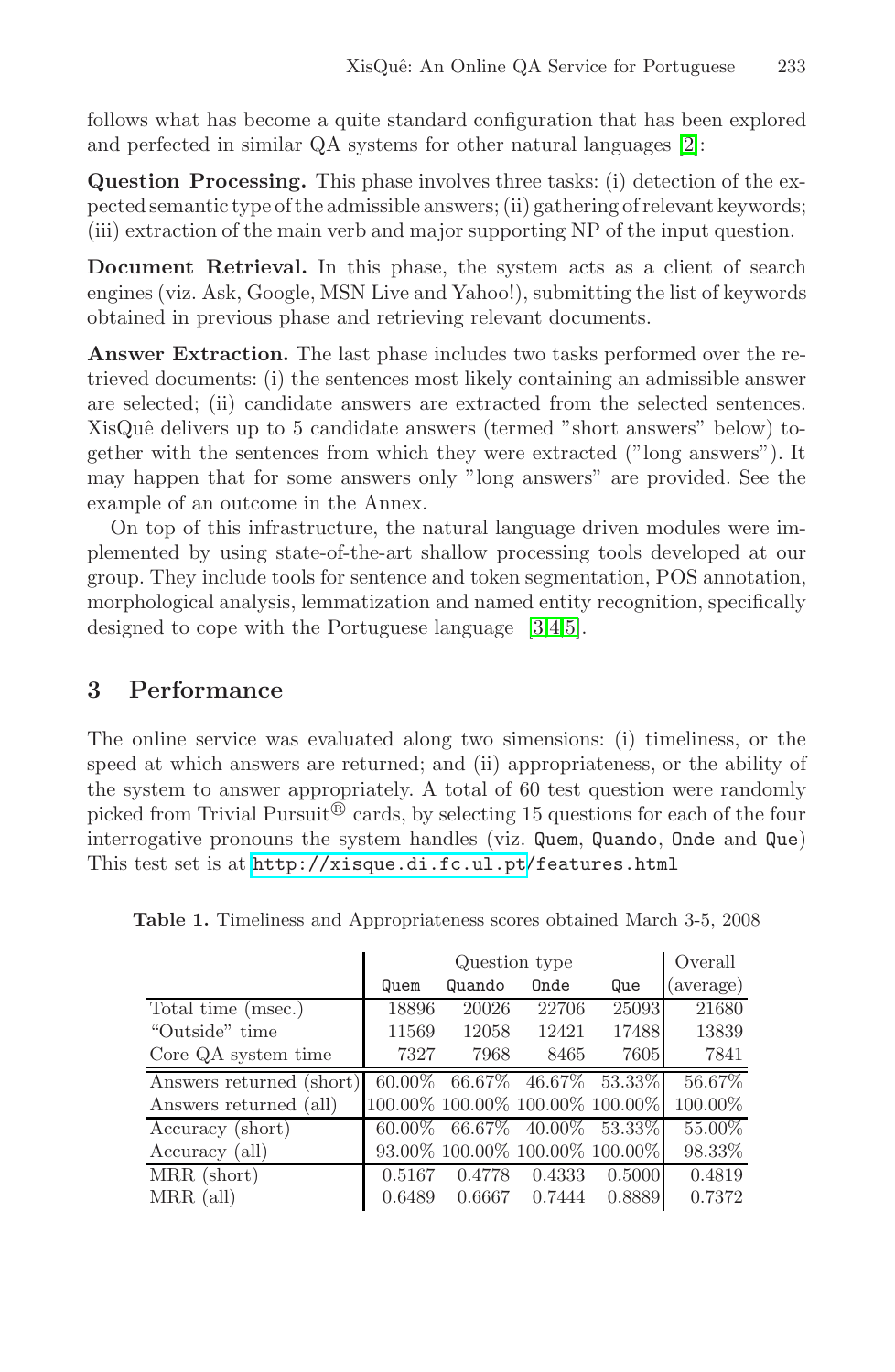234 A. Branco et al.

#### **3.1 Timeliness**

The service was assessed with respect to time it takes on average to return answers to the input questions. From a development point of view, it is instructive to also determine how much of that time is spent searching for and downloading documents, since those tasks are contingent on third-party search engines that lie outside the QA system proper.

Table 1 shows the average running time in miliseconds. There are some variations when we consider different questions types, but it is mostly caused by fluctuations in the retrieval time (2 696 std. dev.) since the variations for system time are much smaller (492 std. dev). Overall, the system takes an average of 22 seconds to display the page with the results, with 14 (ca. 64%) of those being spent "outside" the system.

#### **3.2 Appropriateness**

Evaluating the appropriateness of a QA system that runs over the Web poses specific problems since the Web is mutable and the results that are obtained for the same set of test questions under different evaluation runs may vary due to external factors, such as website availability of the relevant documents. As a consequence, there is no fixed gold standard against which the output of the system can be automatically compared. Nevertheless, it is possible to obtain an indicative measure of the system's performance through sampling, by manually evaluating the answers to the set of questions.

Table 1 summarizes the scoresfor a few evaluation metrics: **Answers returned** is the proportion of questions for which the system provided at least a candidate answer — regardless of its rank in the five answer list or even regardless its being a correctanswer. Overall, the system provides candidate answers (short- or long-) to 98.33% of the questions in the test set. In turn, it provides short candidate answers to 58.33% of the test set questions. **Accuracy** is the proportion of questions for which a correct answer was provided — regardless its rank in the five returned answer list. In the "all" line, a long-answer is counted in the lot of the correct ones in case it is correct and no short-answer (correct or not) was extracted from it. The system provides a correct short-answer to 45.00% of the test set questions and a correct answer (short- or long-) to 98.33% of that same set. **MRR** stands for mean reciprocal rank: it is a measure commonly adopted in QA evaluation of how highly, on average, the first correct answer is ranked in the answer list [6]. For instance, if all questions have a correct answer and these all appear in position 1, the MRR scores 1; in case they would all appear in position 2, the MRR would score 0.5. The overall value obtained for the QA system is 0.7539 when short- and long-answers are considered, and is 0.4819 when only short-answers are taken into account (a value of 0 was assigned for questions without any short-answer).

### **4 Conclusion**

In this paper we presented the first QA service that complies with all of the following desgin features: it is a real-time, open-domain, freely accessible on-line factoid QA service for the Portuguese Web.